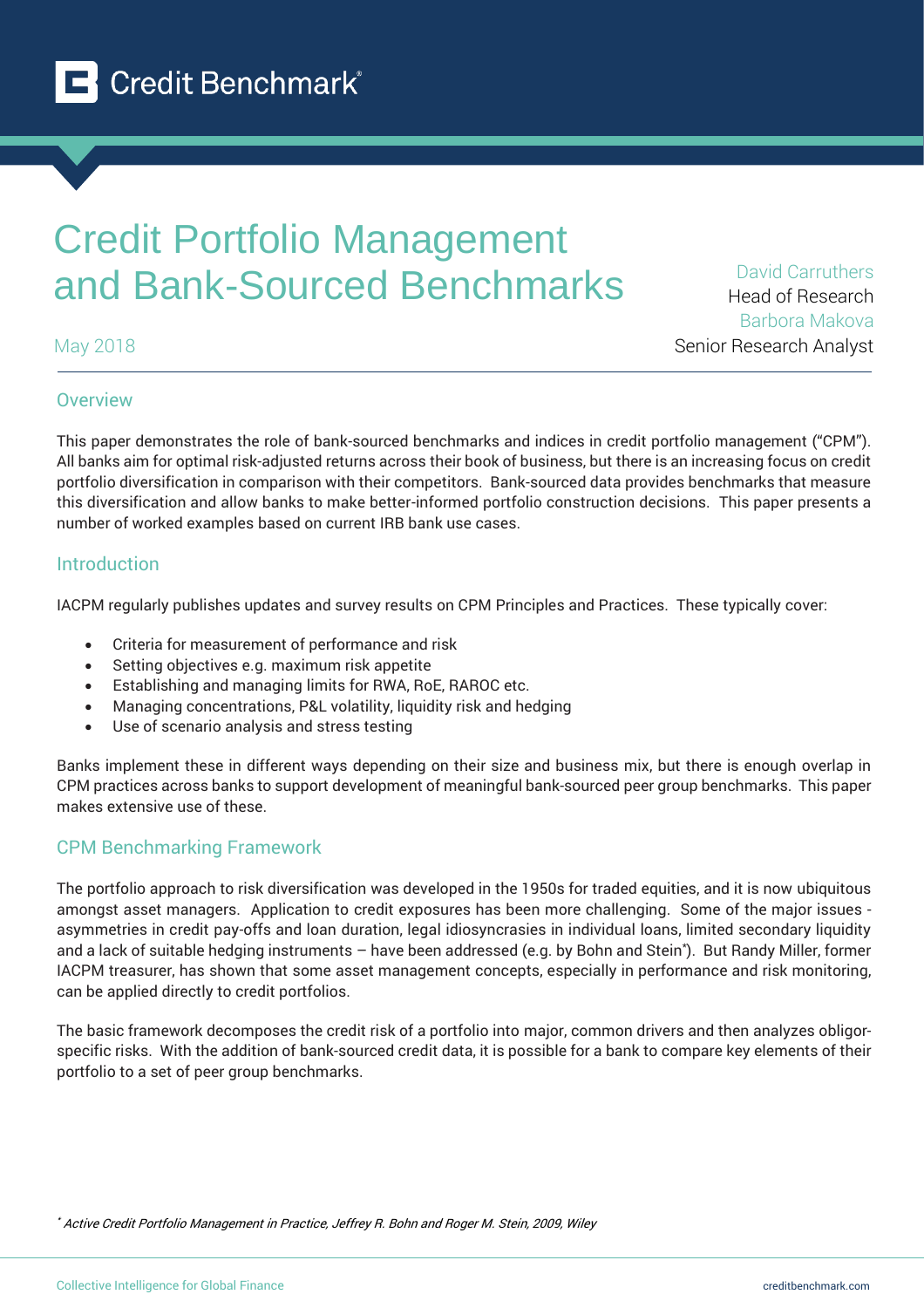# Example

For high level exposure analysis, a bank can compare its own exposures with those of its peer group. Peer group exposures can be estimated from public data, such as Reports and Accounts and Pillar 3 reports. The following example shows hypothetical relative (i.e. arithmetic differences) loan exposures for a sample bank ("Bank A") across the main industries in the US Investment Grade universe, grouped by 7-category NRSRO credit ratings.





Notes: Data for illustration only. Industry categories based on schemas from typical US bank report and accounts.

Bank A has higher than average exposures to State and Municipal Governments in the A and BBB categories. They have a significantly lower than average exposure to Oil & Gas in the BBB category. They also have a significantly higher exposure to AA Industrials.

These relative exposures will be strongly influenced by Bank A's view of credit risk in each category. Their stance on Oil & Gas, for example, may be based on a view that Oil & Gas companies are at risk of being downgraded; or that market rates in this segment do not justify the credit risk.

Bank-sourced data provides more insight into these industry views. Exhibit 2 compares the Oil & Gas credit distribution for Bank A and the Peer Group, grouped by bank-sourced Credit Benchmark Consensus ("CBC") 21-category ratings.



Exhibit 2: Hypothetical Comparison of Bank A and Peer Group Credit Distribution; Oil & Gas Industry

Note that it is possible for NRSRO and CBC ratings to differ; some of the obligors which are classified as Investment Grade by an NRSRO may be classified as Non-Investment Grade by banks, and vice-versa. Banks also provide estimates for a large number of obligors that are not rated by NRSROs. For this example, it is assumed that these two sources are aligned.

In this example, Bank A has skewed its credit portfolio towards the higher quality names because of its concerns about downgrade risks.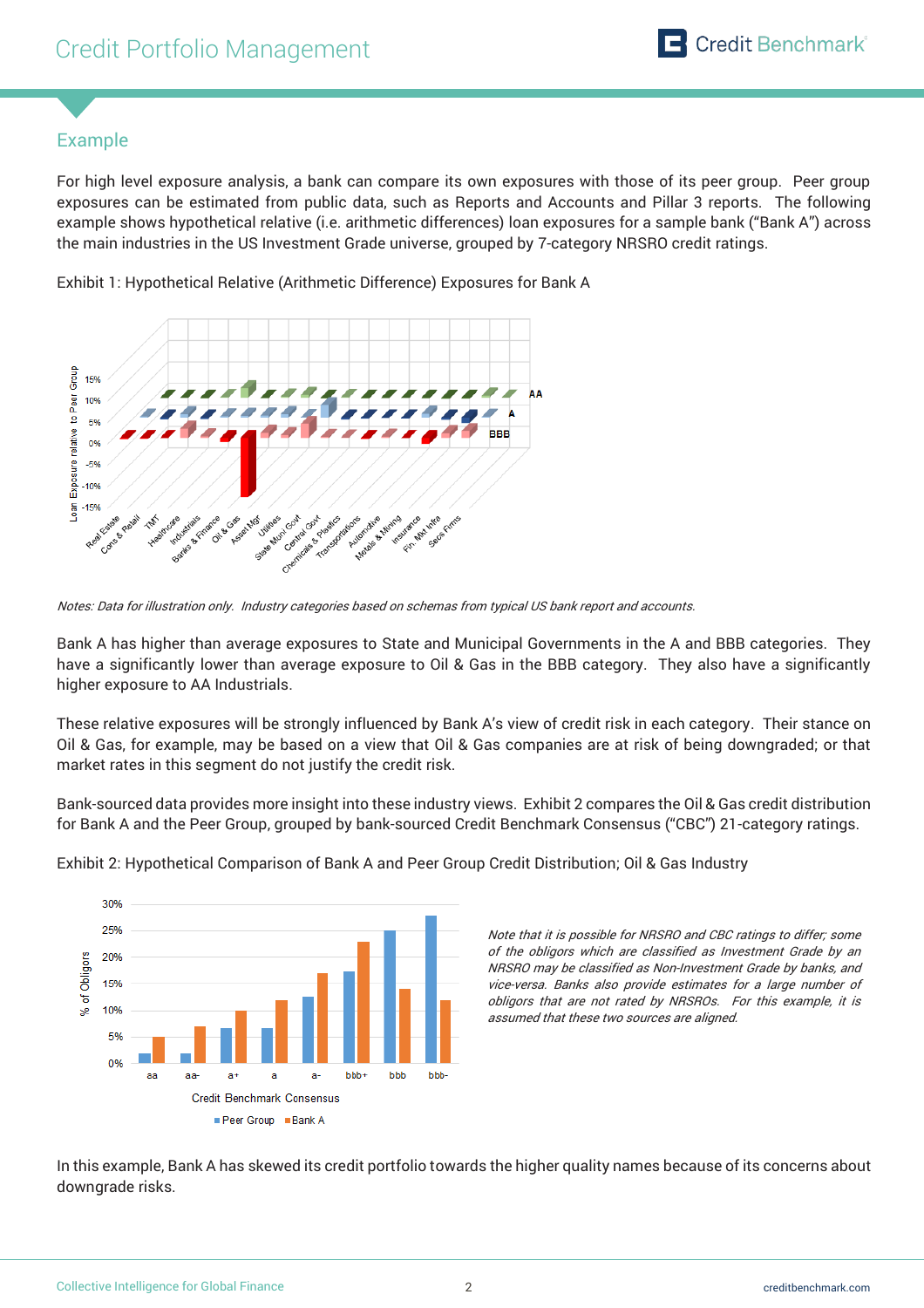Within any of these categories, Bank A can compare its own obligor level estimates of credit risk with those of the peer group. Exhibit 3 shows an example. Note that this comparison is restricted to like-for-like comparisons.

Exhibit 3: Hypothetical Comparison between Credit Risk Estimates for Bank A and Peer Group; Single Obligors



Note that this framework can be extended to show how many of the group obligors do not feature in Bank A's book; and how many of the Bank A exposures are not quorate (i.e. Bank A may be the only bank doing business with that obligor).

Note that credit comparisons can be made in whole notches, fractions of notches, or actual PD estimates. Banksourced data provides underlying average PDs, so it is possible to show notches as approximate fractions.

The green bars show that Bank A holds a conservative view on the majority of the obligors where like-for-like comparisons are available. For example, Bank A views Obligor Q, as having credit risk which differs from the Group view by more than 2 notches. Red bars indicate that Bank A is more optimistic than the group for those obligors.

This framework allows Bank A to understand the structure of its credit portfolio relative to its peers; the framework can be populated with a combination of public data and bank-sourced estimates.

# Applications

This framework can be used for risk and return analysis. As with asset management, it is possible to decompose the overall yield on a loan book (net of defaults and write-downs) and attribute variations which arise due to differences in overall strategy, industry selection, credit distribution within an industry, obligor selection, or risk assessment of individual obligor risks which may affect loan pricing.

For risk assessments, banks can apply measures of credit cycle volatility, correlation between credit movements across industries, and upgrade/downgrade trends. These metrics can also be estimated from bank-sourced data, and are illustrated in the following sections.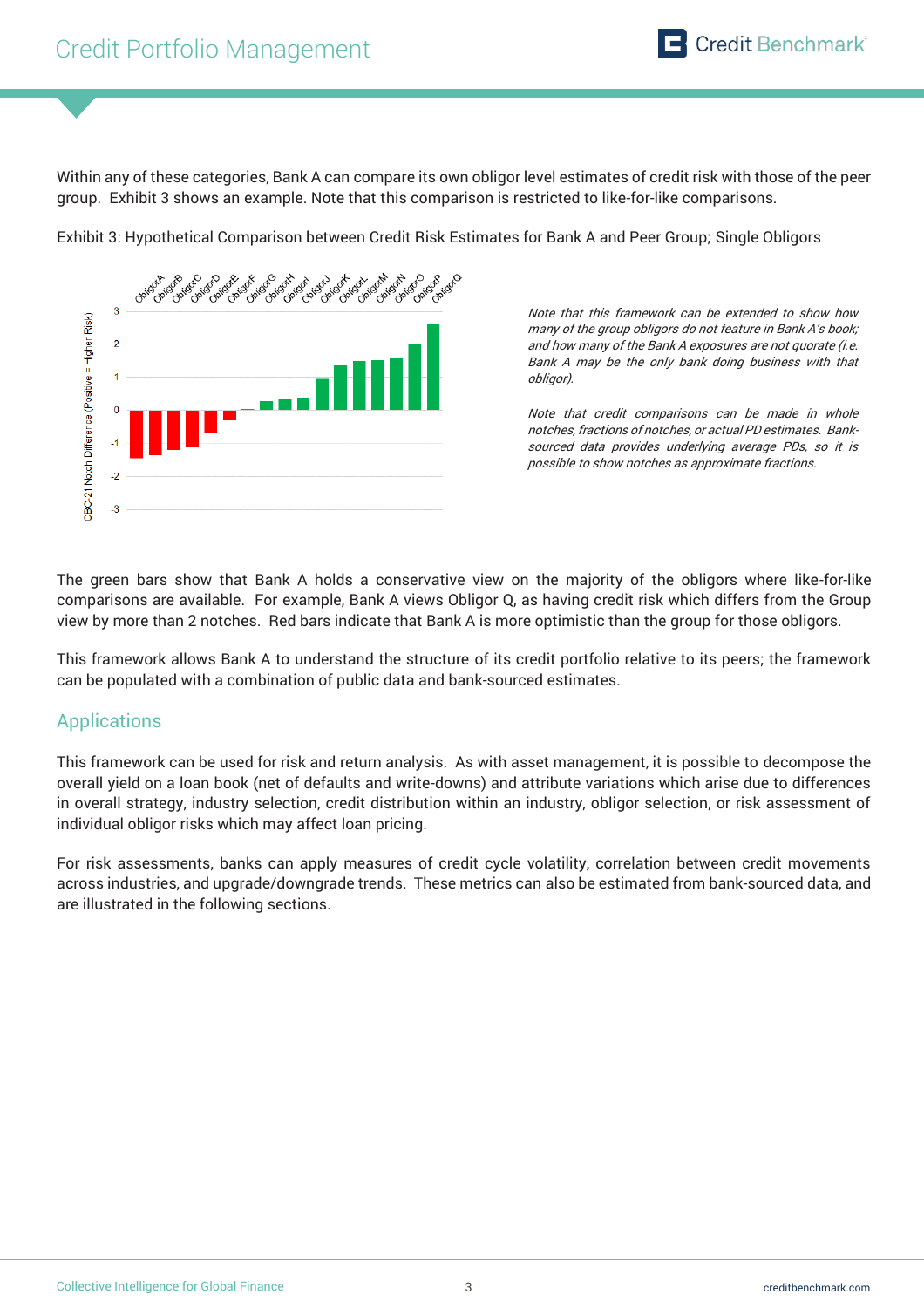# Bank-Sourced Risk Metrics: Indices

Bank-sourced data can be used to construct a variety of benchmarks at the obligor, sector and strategic level. One practical approach is to use the CDS index methodology, where the index constituents are based on regularly updated samples ("baskets") of obligors. This approach is detailed in a separate paper† ; Exhibit 4 shows an example.

### Exhibit 4: Oil & Gas Index Baskets



Exhibit 4.1 shows seven baskets and the published index (dashed line) over a 20 month period against an inverted PD scale. The first basket shows a slight deterioration, followed by an extended improvement and all subsequent baskets reflect these moves. It is worth noting that during the deterioration phase, the second basket is of higher credit quality; the following baskets are of similar quality as the cycle turns. During the improvement phase, the baskets again show an increasing higher level of credit quality.

In response to the decline in the credit quality, contributing banks focused on less risky obligors. They seem to have become even more cautious in recent months.

Exhibit 4.1 Time Series of Oil & Gas Baskets Exhibit 4.2 Oil & Gas Index "Sleeve" and Average



Exhibit 4.2 shows corresponding sleeve (or bands) and midpoints. The midpoints are the best representation of the level of credit quality net of selection effects; the published index shows the current level of credit quality including selection effects. The original basket shows a fixed constituent index (with some survivor bias), with the constituents fixed at the beginning of the display period but dropping out if they do not meet the eligibility criteria. The width of the sleeve is reducing over time.

The width of the sleeve indicates the scale of the credit difference between baskets. The rolling volatility of the midpoints is a proxy for the volatility of credit spreads.

Source: Credit Benchmark data

The choice of basket constituents is critical to the construction of suitable indices for benchmarking. The next section discusses this in more detail.

† Bank-Sourced Credit Indices, Credit Benchmark Whitepaper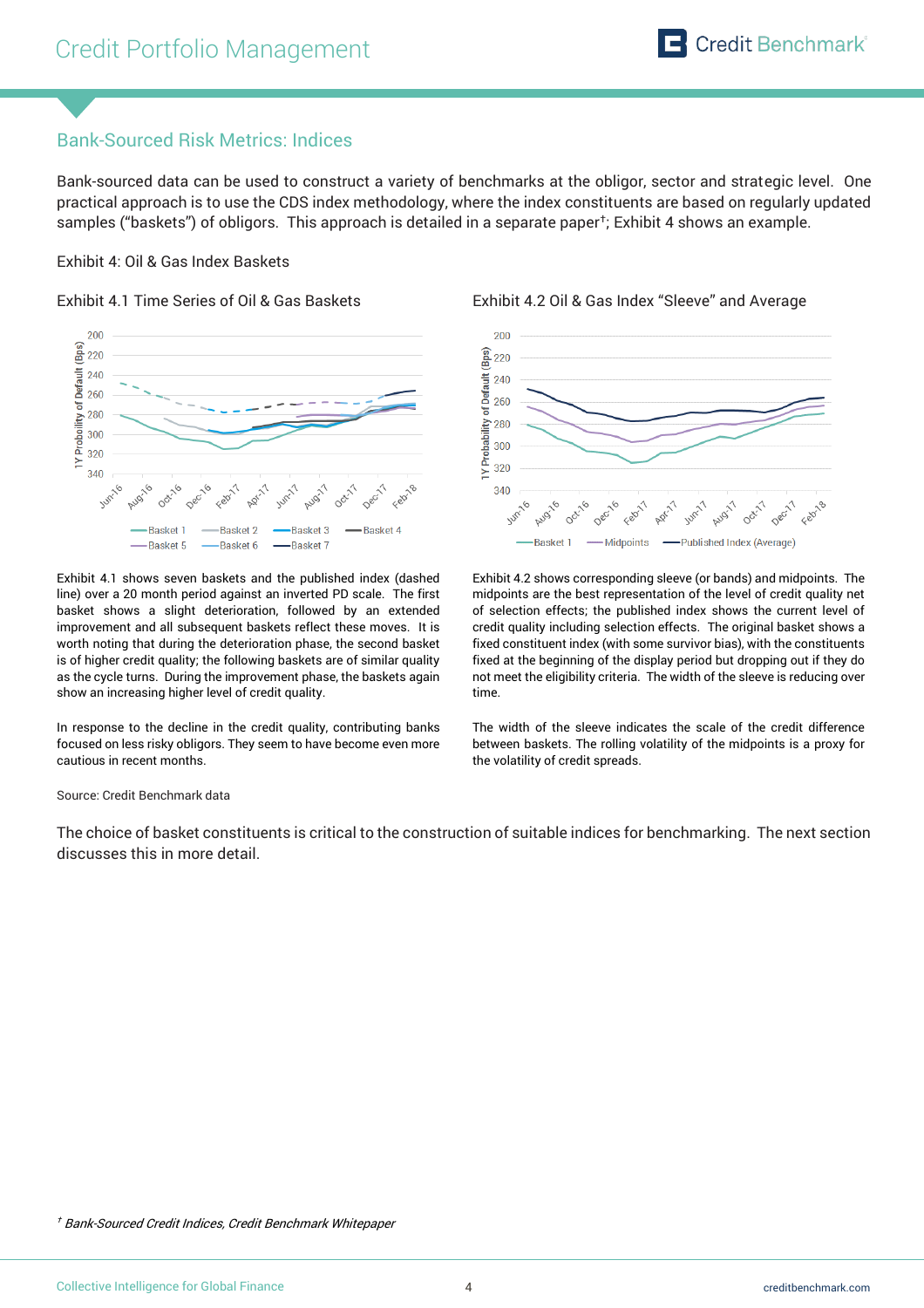# Bank-Sourced Risk Metrics: Universe Subsets

Ideally, any comparison of portfolio and benchmark should be based on the union set of every obligor in the portfolio and every obligor in the benchmark. This gives three subsets of obligors: common obligors, benchmark only obligors, and portfolio only obligors. However, bank-sourced data can only support obligor-level metrics if there are multiple banks contributing to the same name; so benchmarking has to be based on a hybrid of index and obligor level information. Exhibit 5 shows the various levels of information available in bank-sourced data.

Exhibit 5: Universe Subsets: Comparison of CB Universe and Contributed Client Data Sets



The left-hand Venn diagram shows that contributed data consists of the overall ("Sent") universe, most of which is mapped ("Mapped") to existing reference data such as LEIs and DUNS numbers. A subset of these names will match those sent by at least one other client ("Like for Like") and a further subset will match those sent by at least two other banks ("Quorate").

The right-hand Venn diagram shows that the combined bank-sourced dataset has the same structure, but the universe consists of all data received from each client, as well as an additional subset in the form of "Semi-Quorate and Quorate" – the latter consists of any obligor where credit risk data is available from more than one bank. The Semi-Quorate and Quorate subset forms CB Index.

Exhibit 6: Alternative approaches to CPM benchmarking



This approach compares the relevant index with the (usually large) mapped subset of the Bank A obligor universe. This has the advantage of using the largest possible samples to represent the portfolio and the benchmark, but it may be unrepresentative if the overlap between the two sets is small. This will be less of an issue if the portfolio and benchmark are decomposed into the type of categories shown in Exhibit 1.





This approach compares only semi quorate and quorate obligors that are also part of the Bank A loan book. The advantage of a direct comparison has to be weighed against the disadvantage of a potentially small (and possibly unrepresentative) comparison set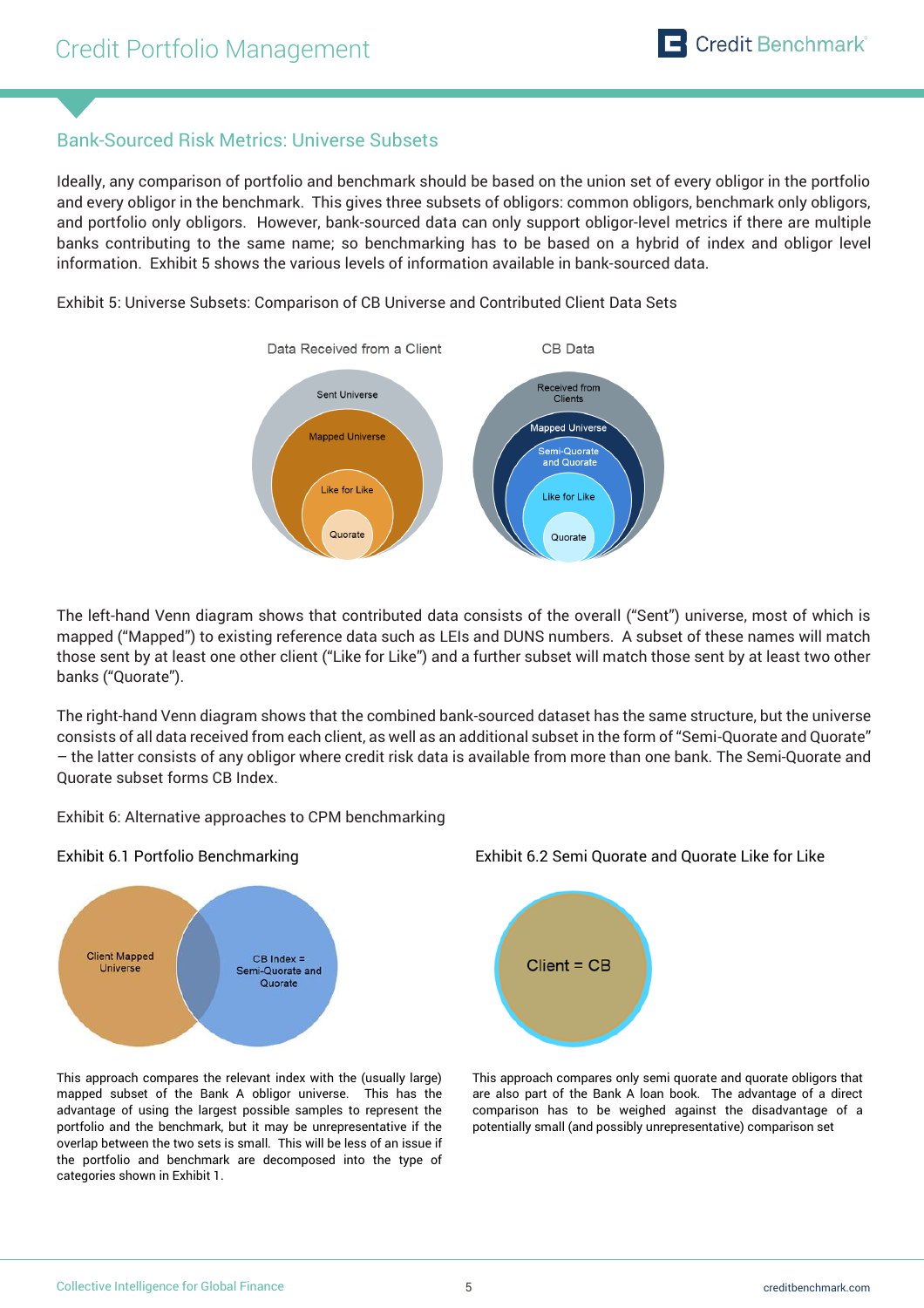# Bank-Sourced Risk Metrics: Additional Metrics

Using either approach, a number of additional metrics can provide a basis for CPM decisions. Some of these are shown in the following Exhibits.

Exhibit 7: Additional CPM Metrics: Upgrades and Downgrades – Hypothetical Example

Exhibit 7.1 Sector Specific Upgrades and Downgrades – Bank A (Like for Like Universe)



This shows the pattern of upgrades and downgrades over time in the Consumer Services sector, based on a Like for Like universe. A strong balance in favor of upgrades in the last four months is likely to push the PD lower, but the overall effect on PD will depend on the size of the changes.

Banks A had a pessimistic view on Like for Like Consumer Services in 2016 and H1 2017 downgrading more entities than upgrading in 12 out of 18 months. Upgrades dominate downgrades in the last four months.

Exhibit 7.3 Sector Specific Upgrades and Downgrades –Bank A (Full Portfolio Universe)



This shows the pattern of upgrades and downgrades for Bank A's full Consumer Services portfolio. The set of obligors is larger than that of the like for like universe, so it is more representative of Bank A's portfolio.

The Banks A's view of the full Consumer Services portfolio was less negative in 2016 and H1 2017 with downgrades outnumbering upgrades in only 8 out of 12 months.

Exhibit 7.2 Sector Specific Cumulative Upgrades and Downgrades – Bank A vs Peer Group (ex Bank A) (Like for Like Universe)



This shows the cumulative impact of upgrades and downgrades over time, with Bank A and the Peer Group shown as separate time series. The Peer Group series has had the client data removed in order to provide a controlled comparison.

Compared to Bank A, the Peer Group has had mostly optimistic view on the Like for Like Consumer Universe over the observed period. There were several periods of downturn shared by Bank A and the Peer Group including March – June 2017.

Exhibit 7.4 Sector Specific Cumulative Upgrades and Downgrades – Bank A vs CB Index (Full Portfolio Universe)



This shows the cumulative effect of upgrades and downgrades for the full Consumer Services portfolio of Bank A compared with the CB Consumer Services Index (based on all semi-quorate and quorate entities). Selection bias plays a role in this comparison as the obligors of Bank A's portfolio differ to those in the CB Universe.

The overall trend is positive for both Bank A and CB Index but Bank A was more optimistic in 2016 and has become more cautious in the last 2 months while CB Index improved mainly in 2017.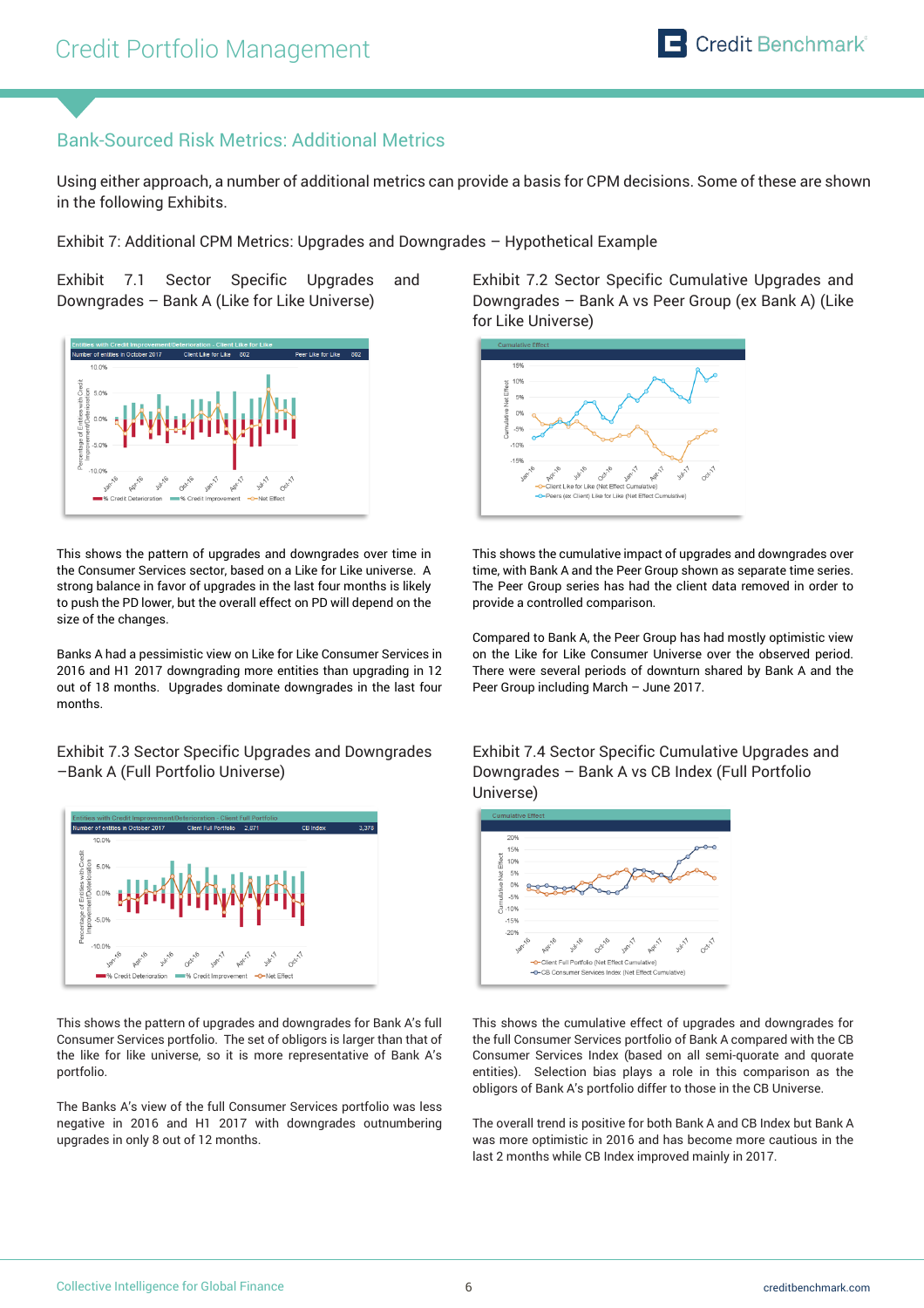Exhibit 8: Additional CPM Metrics: Index Time Series and Distribution Comparisons – Hypothetical Example

Exhibit 8.1 Sector Specific Index Time Series – Bank A vs Peer Group (ex Bank A) (Like for Like Universe)



This compares the Published Index Average (seen also in Exhibit 4) for the Consumer Services Sector based on the opinions of Bank A to that of the Peer Group on the Like for Like universe. A divergence between the lines shows differing opinions between Bank A and the Peer Group for the same set of obligors.

The trends are in line with Exhibit 7.2, Bank A is rather pessimistic about the Like for Like Consumer Universe while the Peer Group shows an upward trend. The absence of the uptick in Bank A's index at the end of the observed period means that the size of the upgrades was smaller than the size of the downgrades. The difference in levels in October 2017 indicates that Bank A is more conservative than the Peer Group.

Exhibit 8.3 Sector Specific Index Time Series – Bank A vs CB Index (Full Portfolio Universe)



This shows the Published Index Average for the full Bank A Consumer Services portfolio in comparison to CB Consumer Services Index (based on all semi-quorate and quorate entities). Here we can compare the selection of names in the portfolio of Bank A and see how they compare to the market (represented by the CB Index).

Both of the lines show a downward trend meaning that the average credit quality of Bank A's portfolio and CB Index is deteriorating. The difference between this chart and Exhibit 7.4 implies that the size of downgrades outstripped the more numerous upgrades. The differences in levels show that Bank A is more conservative.

Exhibit 8.2 Sector Specific Credit Distribution – Bank A vs Peer Group (ex Bank A) (Like for Like Universe)



As in Exhibit 2, this shows the Credit Benchmark Consensus distribution of obligors' credit quality level in the Like for Like Universe based on Bank A's opinion versus the opinion of the Peer Group in October 2017.

The chart confirms the conclusion on levels from Exhibit 8.1, Bank A has higher concentration of entities in categories **b** and **c** compared to the Peer Group. Interestingly, the distribution of Bank A is wider as it is well spread across all categories while the peers rate more than 70% of the entities from the Like for Like Consumer Universe as **bbb** and **bb**.

Exhibit 8.4 Sector Specific Credit Distribution – Bank A vs CB Index (Full Portfolio Universe)



This shows the credit distribution of Bank A's Consumer Services Portfolio compared with that of the CB Consumer Services Index across the Credit Benchmark Consensus. It indicates if Bank A's portfolio consists of more/less risky obligors of the market (represented by CB Index) in a particular point in time.

The distributions is in line with the level difference in Exhibit 8.3, Bank A covers more **b** and **ccc** entities while CB Index is more concentrated in **a** and **bbb**.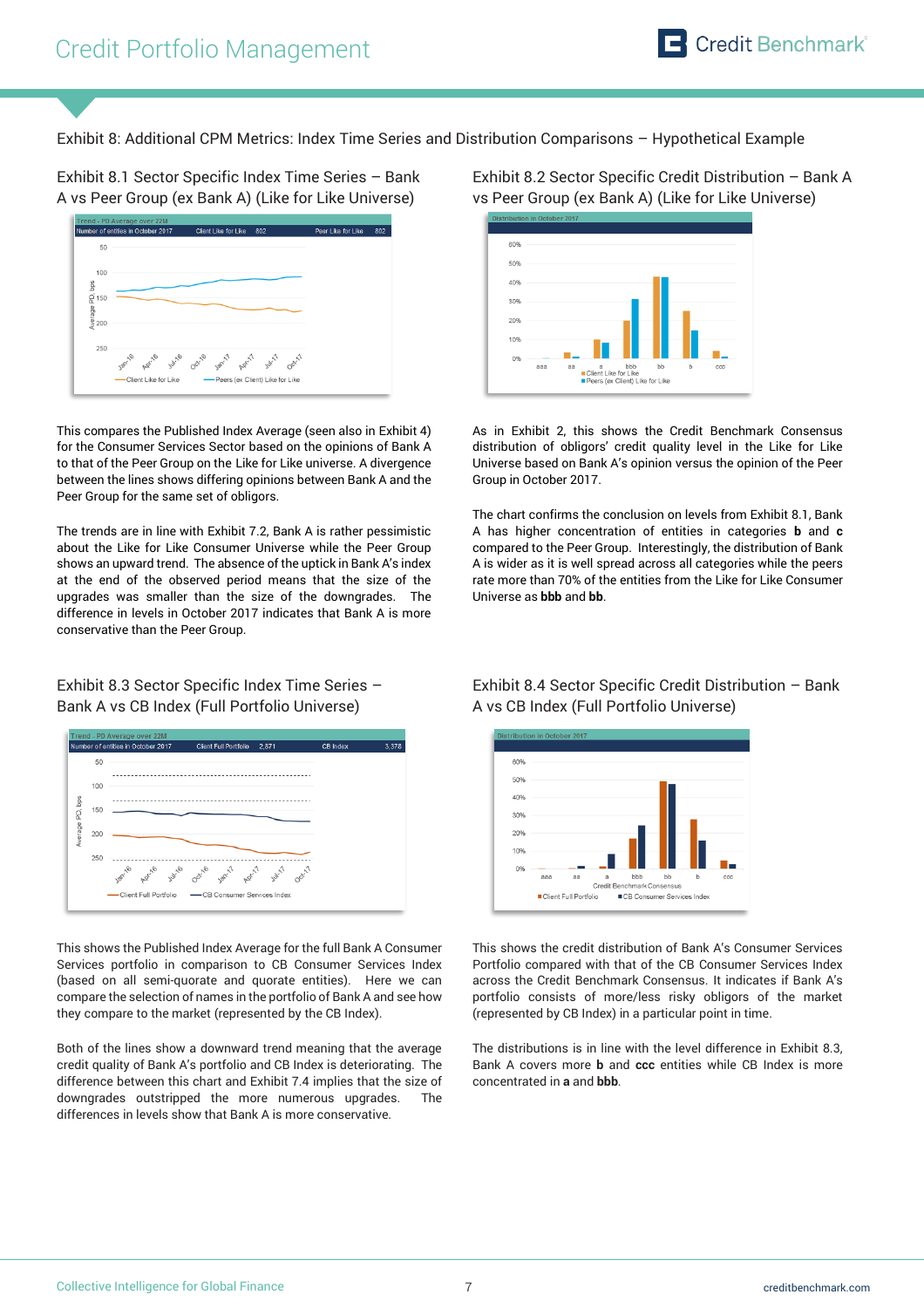Exhibit 9: Sector Specific Shift in Credit Distribution Driven by Selection Changes – Bank A vs CB Index (Full Portfolio Universe) – Hypothetical Example



This shows the annual changes in the credit distributions of Bank A and the CB Index for the Consumer Services sector, driven by selection. The chart compares the most recent credit data on obligors covered by Bank A and the CB Index in two particular points of time (e.g. in September 2016 represented by Basket 4 and September 2017 represented by Basket 8) and indicates if Bank A or the market (represented by CB Index) has moved to entities with higher or lower credit quality. This approach eliminates the effect of credit risk trends and focuses on selection changes.

This example compare Baskets 4 and 8. Bank A chose better rated obligors for Basket 8 when compared with Basket 4, while the CB Index shifted towards **bbb** and **bb** obligors or more center intensive distribution.

Exhibit 10: Industry Breakdown of Fixed Entities 12 Months Upgrades and Downgrades – Bank A vs Peer Group (Ex Bank A) (Like for Like Universe) – Hypothetical Example

| Credit Benchmark                                    |                 |                             |        |             |             |                                                           |  |  |  |  |
|-----------------------------------------------------|-----------------|-----------------------------|--------|-------------|-------------|-----------------------------------------------------------|--|--|--|--|
|                                                     |                 |                             |        |             |             |                                                           |  |  |  |  |
| <b>Full portfolio</b>                               |                 | <b>Like for Like</b>        |        |             |             |                                                           |  |  |  |  |
| <b>Corporates</b>                                   |                 |                             |        |             |             |                                                           |  |  |  |  |
|                                                     |                 |                             |        |             |             |                                                           |  |  |  |  |
|                                                     |                 |                             |        |             |             |                                                           |  |  |  |  |
|                                                     |                 |                             |        |             |             |                                                           |  |  |  |  |
|                                                     |                 |                             |        |             |             | Technology                                                |  |  |  |  |
| Fixed entities over 12M and 12M upgrades:downgrades |                 |                             |        |             |             | Telecommunica<br>3%<br>tions                              |  |  |  |  |
|                                                     | <b>Entities</b> |                             | Client |             |             | 7%<br>Oil &<br>Gas<br>Utilities                           |  |  |  |  |
| <b>Basic Materials</b>                              | 195             | <b>Peer Entities</b><br>195 | 4%     | Peers<br>0% | Delta<br>4% | 8%<br>1%                                                  |  |  |  |  |
| <b>Consumer Goods</b>                               | 621             | 621                         | 28%    | $-1%$       | 29%         | <b>Industrials</b><br><b>Basic Materials</b><br>33%<br>6% |  |  |  |  |
| <b>Consumer Services</b>                            | 735             | 735                         | $-1%$  | $-4%$       | 3%          | Health Care                                               |  |  |  |  |
| <b>Health Care</b>                                  | 95              | 95                          | $-40%$ | $-4%$       | $-35%$      | 3%                                                        |  |  |  |  |
| <b>Industrials</b>                                  | 1132            | 1132                        | 0%     | $-6%$       | 6%          | Consumer                                                  |  |  |  |  |
| Oil & Gas                                           | 282             | 282                         | $-7%$  | $-1%$       | $-6%$       | Goods<br>Consumer                                         |  |  |  |  |
| Technology                                          | 102             | 102                         | 18%    | 5%          | 13%         | 18%<br>Services                                           |  |  |  |  |
| Telecommunications                                  | 230             | 230                         | 1%     | $-7%$       | 8%          | 21%                                                       |  |  |  |  |

This shows the net effect of 12 months upgrades and downgrades of fixed set of quorate entities for industry breakdown of the Like for Like universe. Column Delta shows the difference between the net effects of Bank A and the Peer Group. At a glance, one can see an overview of all sectors to gain an idea of their credit quality movements across the past year. The chart on the right shows the diversification of the Like for Like universe across the industries.

Both Bank A and the Peer Group has downgraded more Consumer Services entities from the Like for Like universe than upgraded. This analysis considers subset of entities used in Exhibits 7 and 8 with full history and the results may differ.